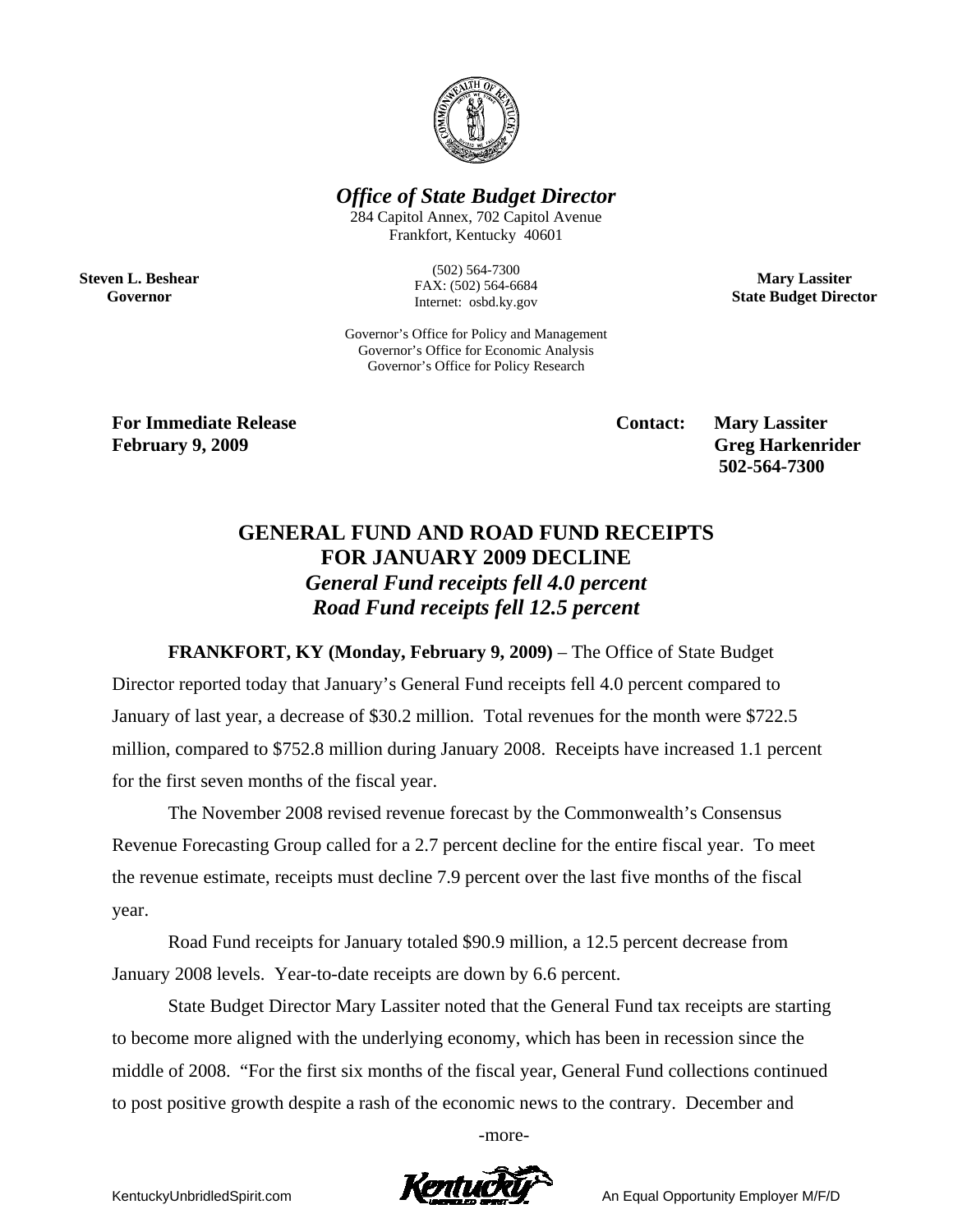January receipts, however, have exposed the vulnerability of our major taxes to the worsening economy. Sales and individual income tax collections, the two largest revenue sources, fell by over \$49 million compared to January 2008."

Among the major accounts:

- Sales and use tax receipts were down 4.2 percent for the month and are up only 0.5 percent for the year.
- Corporation income tax receipts grew 425.6 percent, but are down 36.2 percent for the year.
- Individual income tax collections fell by 13.5 percent as the principal components (withholding, declaration payments, and net returns) posted January declines.
- Property tax collections increased 12.1 percent on the strength of real and tangible property receipts.
- Cigarette tax receipts declined by 22.1 percent.
- Coal severance tax receipts increased by 17.6 percent.

Road Fund receipts fell 12.5 percent in January with collections of \$90.9 million. The officially revised Road Fund estimates call for a decline in revenues of 3.4 percent for the fiscal year. Based on year-to-date tax collections, revenues must increase by 1.1 percent for the remainder of FY09 to meet the estimate. Lassiter noted that the performance of the Road Fund continues to be driven by motor vehicle usage tax receipts. "For the first seven months of the year, the motor vehicle usage tax has declined 17.1 percent compared to last year. While the demand for motor fuels has fallen modestly in response to lower gasoline prices, the demand for automobiles and light trucks has fallen prey to the current recession. The corresponding free fall in the motor vehicle usage tax has more than offset the small gains in fuels taxes, with the net effect leading to a pronounced downturn in the Kentucky Road Fund. Until the market for vehicle sales improves, tax receipts will continue to languish."

Among the accounts, motor fuels rose by 3.7 percent. Motor vehicle usage revenue plunged 28.4 percent, and license and privilege receipts fell 30.4 percent.

-30-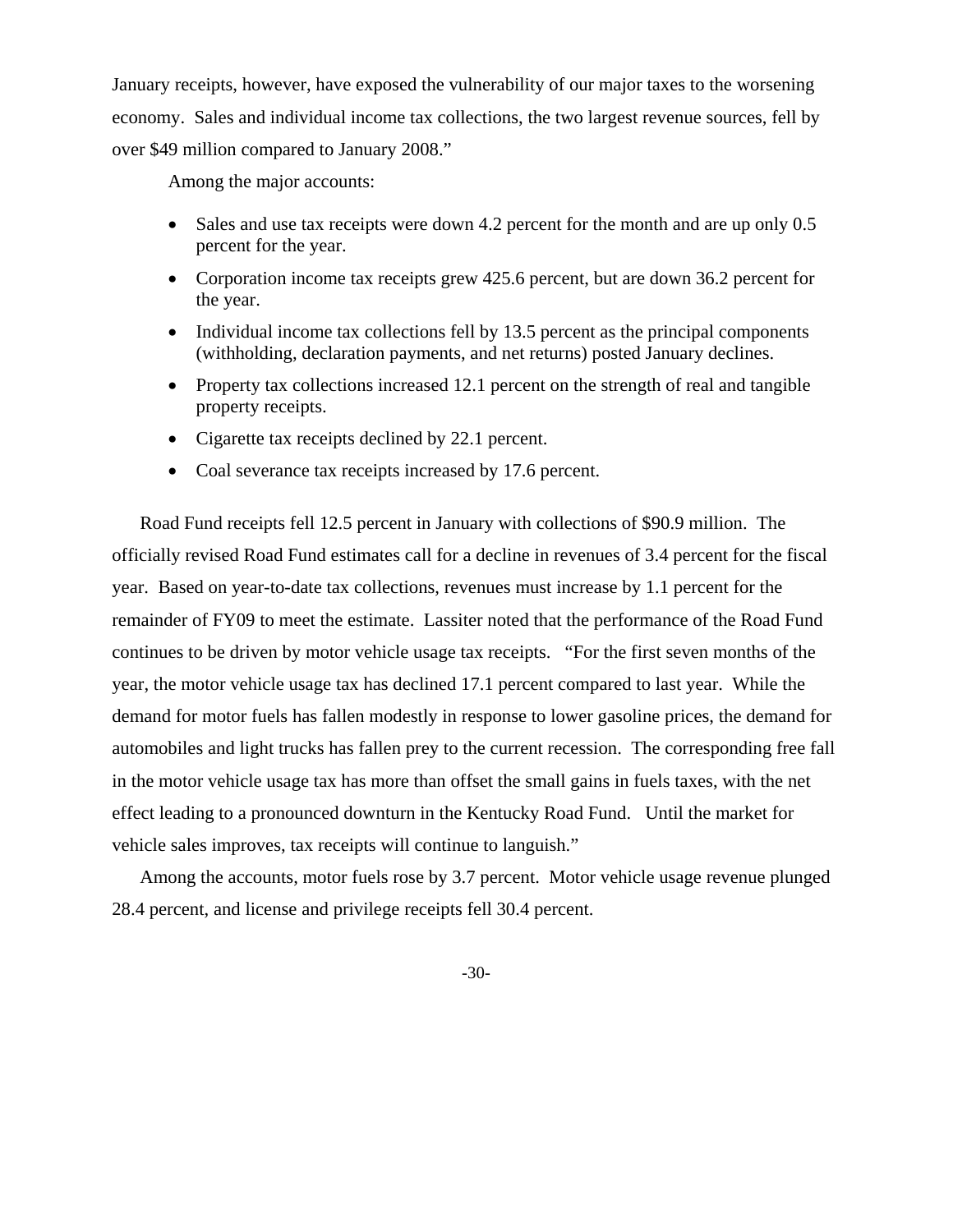## **KENTUCKY STATE GOVERNMENT REVENUE 1. GENERAL FUND REVENUE**

|                                                          |                   | <b>JANUARY</b>      |                 | JULY THROUGH JANUARY    |                          |                |
|----------------------------------------------------------|-------------------|---------------------|-----------------|-------------------------|--------------------------|----------------|
|                                                          | 2009              | 2008                | % Change        | FY 2009                 | FY 2008                  | % Change       |
| <b>TOTAL GENERAL FUND</b>                                | \$722,524,057     | \$752,769,323       | $-4.0%$         | \$5,050,817,469         | \$4,996,100,500          | 1.1%           |
| <b>Tax Receipts</b>                                      | \$693,715,753     | \$724,321,543       | $-4.2%$         | \$4,869,557,724         | \$4,808,073,363          | 1.3%           |
| Sales and Gross Receipts                                 | \$314,424,754     | \$328,761,983       | -4.4%           | \$1,997,662,678         | \$1,989,428,204          | 0.4%           |
| <b>Beer Consumption</b>                                  | 454,576           | 453,784             | 0.2%            | 3,824,508               | 3,896,849                | $-1.9%$        |
| Beer Wholesale                                           | 4,514,098         | 4,155,685           | 8.6%            | 31,596,546              | 30,237,451               | 4.5%           |
| Cigarette                                                | 12,161,268        | 15,618,541          | $-22.1%$        | 93,149,729              | 100,589,007              | $-7.4%$        |
| <b>Distilled Spirits Case Sales</b>                      | 12,370            | 12,631              | $-2.1%$         | 66,649                  | 63,656                   | 4.7%           |
| <b>Distilled Spirits Consumption</b>                     | 1,219,708         | 1,232,605           | $-1.0%$         | 6,560,803               | 6,362,580                | 3.1%           |
| <b>Distilled Spirits Wholesale</b>                       | 3,355,957         | 3,369,401           | $-0.4%$         | 17,199,721              | 16,348,586               | 5.2%           |
| Insurance Premium                                        | 46,604            | 54,915              | $-15.1%$        | 40,683,456              | 41,055,941               | $-0.9%$        |
| Pari-Mutuel                                              | 133,602           | 165,496             | $-19.3%$        | 2,081,094               | 2,287,058                | $-9.0%$        |
| Race Track Admission                                     | 0                 | 0                   | $\overline{a}$  | 193,657                 | 177,415                  | 9.2%           |
| Sales and Use                                            | 284,291,767       | 296,689,592         | $-4.2%$         | 1,752,014,159           | 1,742,895,848            | 0.5%           |
| Wine Consumption                                         | 287,556           | 299,533             | $-4.0%$         | 1,462,650               | 1,457,965                | 0.3%           |
| Wine Wholesale                                           | 1,559,774         | 1,592,534           | $-2.1%$         | 7,678,265               | 7,382,700                | 4.0%           |
| <b>Telecommunications Tax</b>                            | 5,698,188         | 4,419,265           | 28.9%           | 36,013,306              | 31,361,609               | 14.8%          |
| <b>Other Tobacco Products</b>                            | 689,286           | 698,000             | $-1.2%$         | 5,138,134               | 5,311,541                | $-3.3%$        |
| License and Privilege                                    | \$31,489,647      | \$26,669,735        | 18.1%           | \$262,082,644           | \$207,835,844            | 26.1%          |
| Alc. Bev. License Suspension                             | 43,500            | 68,100              | $-36.1%$        | 207,000                 | 501,270                  | $-58.7%$       |
| Coal Severance                                           | 21,122,388        | 17,956,637          | 17.6%           | 169,346,206             | 128,859,739              | 31.4%          |
| <b>Corporation License</b>                               | 1,029,168         | 494,080             | 108.3%          | 5,185,001               | 4,229,244                | 22.6%          |
|                                                          |                   |                     | $-100.0%$       |                         |                          | $-83.6%$       |
| Corporation Organization<br><b>Occupational Licenses</b> | 0                 | 21,582              |                 | 34,065<br>114.016       | 207,282                  |                |
|                                                          | 8,793             | 5,520               | 59.3%           |                         | 68,289                   | 67.0%          |
| Oil Production<br>Race Track License                     | 311,192           | 834,819<br>$\Omega$ | $-62.7%$        | 6,584,085               | 5,219,673                | 26.1%          |
| <b>Bank Franchise Tax</b>                                | 0<br>380,635      | 525,387             | ---<br>$-27.6%$ | 298,200                 | 189,785                  | 57.1%<br>$---$ |
| <b>Driver License Fees</b>                               |                   |                     | 1.0%            | (4,833,445)             | 298,729                  | $-2.2%$        |
| <b>Minerals Severance</b>                                | 41,972<br>885,404 | 41,550<br>1,161,298 | $-23.8%$        | 347,538                 | 355,520                  | $-17.9%$       |
| Natural Gas Severance                                    | 2,393,862         | 2,384,094           | 0.4%            | 9,106,481<br>28,321,786 | 11,089,414<br>16,633,994 | 70.3%          |
|                                                          |                   |                     | 66.0%           |                         |                          | 17.9%          |
| <b>Limited Liability Entity</b>                          | 5,272,732         | 3,176,668           |                 | 47,371,710              | 40,182,907               |                |
| Income                                                   | \$245,981,085     | \$274,612,649       | $-10.4%$        | \$2,146,858,071         | \$2,167,077,068          | $-0.9%$        |
| Corporation                                              | 10,004,796        | 1,903,570           | 425.6%          | 174,637,038             | 273,731,731              | $-36.2\%$      |
| Individual                                               | 235,976,290       | 272,709,078         | $-13.5%$        | 1,972,221,033           | 1,893,345,336            | 4.2%           |
| Property                                                 | \$97,841,983      | \$87,269,576        | 12.1%           | \$417,064,609           | \$391,484,000            | 6.5%           |
| <b>Building &amp; Loan Association</b>                   | 0                 | 4,020               | $-100.0\%$      | 209,366                 | 97,852                   | 114.0%         |
| General - Real                                           | 67,866,994        | 61,459,068          | 10.4%           | 219,146,228             | 211,457,597              | 3.6%           |
| General - Tangible                                       | 27,201,445        | 21,296,197          | 27.7%           | 145,930,782             | 133,566,340              | 9.3%           |
| <b>Omitted &amp; Delinquent</b>                          | 2,152,134         | 2,119,513           | 1.5%            | 13,302,155              | 12,605,359               | 5.5%           |
| <b>Public Service</b>                                    | 607,184           | 2,373,724           | $-74.4%$        | 37,834,459              | 33,222,619               | 13.9%          |
| Other                                                    | 14,226            | 17,055              | $-16.6%$        | 641,620                 | 534,233                  | 20.1%          |
| Inheritance                                              | \$2,236,818       | \$4,385,888         | $-49.0%$        | \$24,255,161            | \$31,030,706             | $-21.8%$       |
| Miscellaneous                                            | \$1,741,466       | \$2,621,712         | $-33.6%$        | \$21,634,561            | \$21,217,541             | 2.0%           |
| <b>Legal Process</b>                                     | 1,736,525         | 1,566,241           | 10.9%           | 13,888,742              | 14,103,694               | $-1.5\%$       |
| T. V. A. In Lieu Payments                                | 0                 | 1,055,161           | $-100.0\%$      | 7,733,042               | 7,113,537                | 8.7%           |
| Other                                                    | 4,941             | 310                 | 1493.7%         | 12,778                  | 310                      | 4021.8%        |
| <b>Nontax Receipts</b>                                   | \$28,150,489      | \$27,088,939        | 3.9%            | \$179,958,235           | \$181,621,388            | -0.9%          |
| <b>Departmental Fees</b>                                 | 2,734,626         | 2,342,600           | 16.7%           | 16,399,485              | 16,735,644               | $-2.0\%$       |
| <b>PSC Assessment Fee</b>                                | 6,741             | 60,097              | $-88.8%$        | 9,363,623               | 10,661,352               | $-12.2%$       |
| <b>Fines &amp; Forfeitures</b>                           | 1,963,888         | 1,740,588           | 12.8%           | 16,258,580              | 16,144,643               | 0.7%           |
| Interest on Investments                                  | 106,455           | 108,851             | $-2.2%$         | 2,185,383               | 922,602                  | 136.9%         |
| Lotterv                                                  | 16,000,000        | 15,500,000          | 3.2%            | 107,500,000             | 107,761,591              | $-0.2%$        |
| Sale of NO <sub>x</sub> Credits                          | 0                 | 4,315,000           | $-100.0%$       | 0                       | 4,315,000                | $-100.0\%$     |
| Miscellaneous                                            | 7,338,779         | 3,021,803           | 142.9%          | 28,251,164              | 25,080,556               | 12.6%          |
| <b>Redeposit of State Funds</b>                          | \$657,815         | \$1,358,841         | $-51.6%$        | \$1,301,510             | \$6,405,749              | $-79.7%$       |